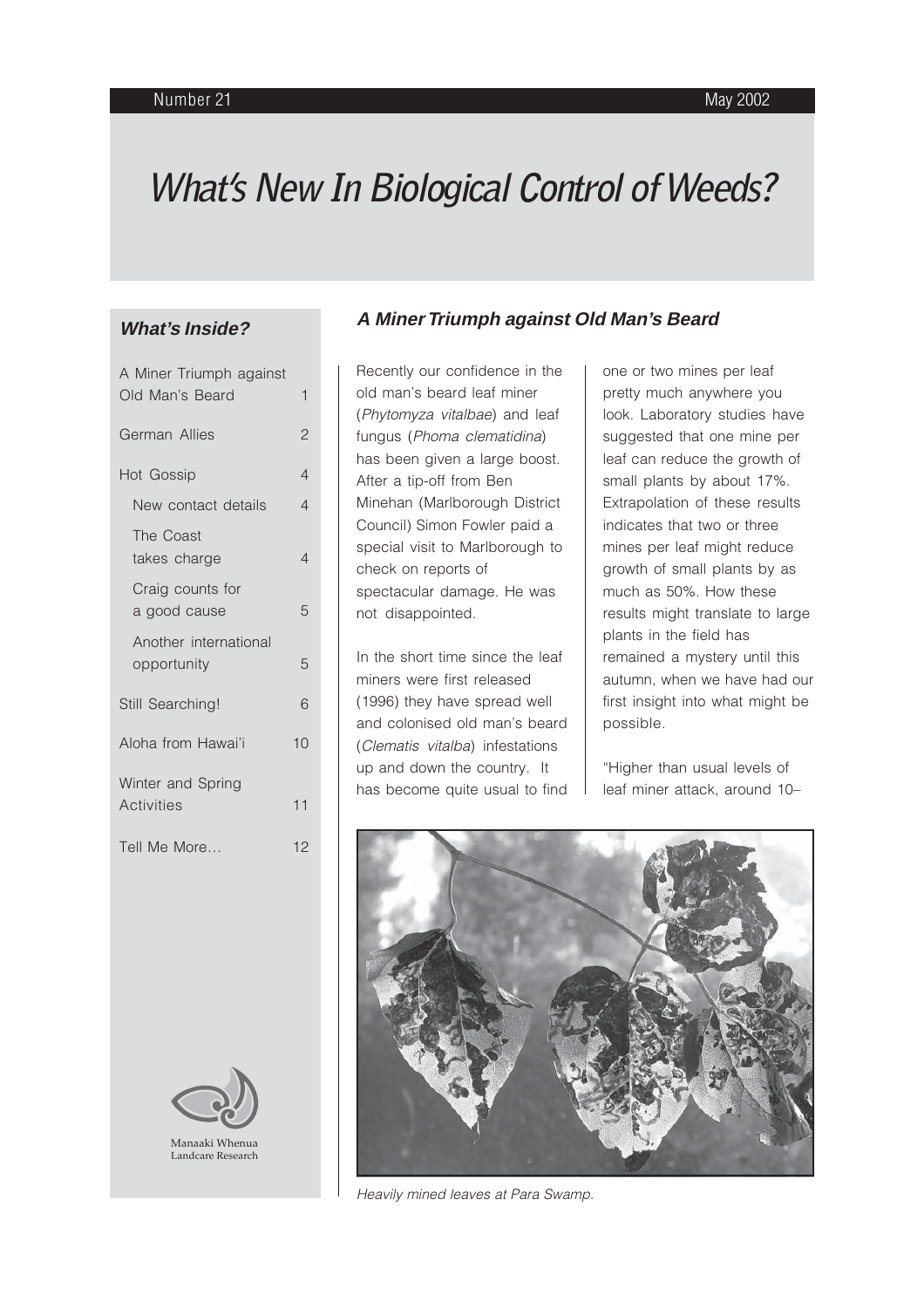15 mines per leaf, have been noticeable throughout Marlborough this season," reports Ben. However, one site on the main road between Blenheim and Picton, known as Para Swamp, has been outstanding. "There were so many mines on the leaves that it was hard to count them, but I would estimate that there were about 20–30 mines per leaf," enthused Simon. Any green material not attacked by the miner was getting walloped by the fungus, which was released here in 1999. "The old man's beard was looking

pretty stunted and sorry for itself and opportunistic native plants were already beginning to take advantage of its reduced vigour."

We now eagerly wait to see what happens at this site next year, and whether other sites begin to follow suit. It is heartening to know that we have been able to achieve useful results at one site already with only two agents. We still have the saw fly (Monophadnus spinolae) up our sleeve (which we are still hopeful of being able to release and establish

widely soon) and we are renewing investigations into the potential of the bark beetle (Xylocleptes bispinus).



So, watch out old man's beard – you might just have to go after all!

## **German Allies**

Over the last 6 months we have had a German student, Matthias Klöppel, working with us at Lincoln. Matthias is studying for a Diploma in Landscape Architecture (focusing on plant ecology) at the University of Applied Science, Wiesbaden, near Frankfurt. "I really wanted to go somewhere I could practice my English and escape the German winter," confided Matthias. We were keen also to get an extra pair of hands. Matthias carried out some glasshouse experiments to give us an idea of how we might expect the newly released hieracium

gall wasp (Aulacidea subterminalis) to perform here. The gall wasp is a European species and, since our population originates from the Black Forest in Germany, it seemed fitting to have Matthias work on it.

The gall wasps attack the stolons of mouse-ear hawkweed (Hieracium. pilosella) and orange hawkweed (H. aurantiacum) and reduce their ability to spread vegetatively by producing daughter plants at the tips. In the glasshouse experiments galled plants tended to be slightly smaller

with weaker root systems than undamaged plants (gall formation uses up valuable nutrients, reducing the amount available for plant growth). The wasps had the biggest impact on mouse-ear hawkweed plants grown under ideal conditions. The main stolons of these galled plants were only a quarter the length of those produced by plants not exposed to the wasps. However, mouse-ear hawkweed rarely grows under optimal conditions in the field. More typically it is found in arid, nutrient-poor grasslands and is usually under some kind of stress.

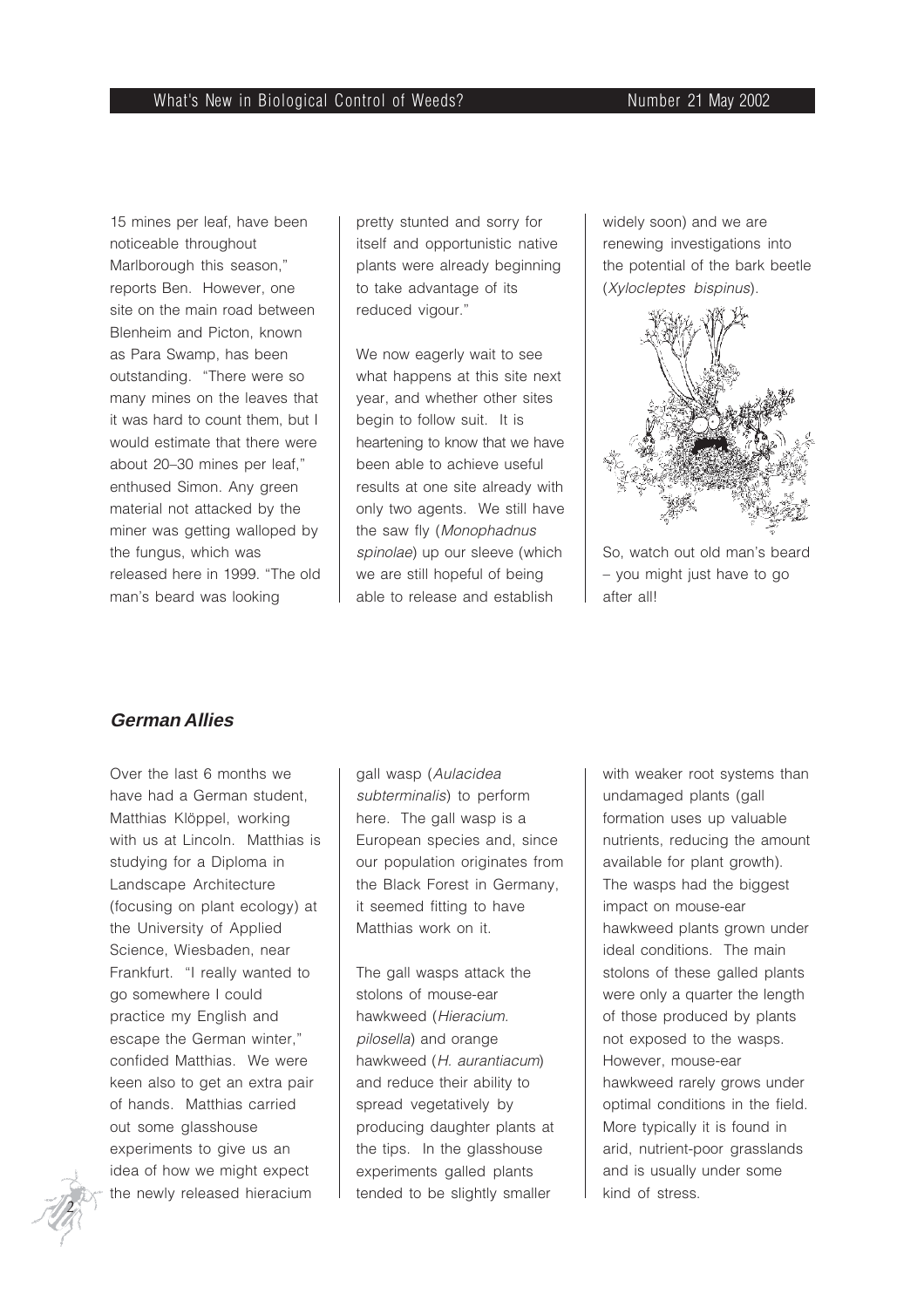The good news is that the wasps can also perform quite nicely on stressed plants. Although each plant was exposed to only eight of the tiny wasps, their developing offspring interfered with nearly three-quarters of all the daughter rosettes that these experimental plants were attempting to produce. This suggests that even small populations of wasps could shut down much of the vegetative reproduction that goes on in the plants. Plants under stress (e.g. low water, low nutrients, or competition) produced slightly fewer and smaller galls than unstressed plants, but the difference was not large enough to be



Mouse-ear hawkweed plant attacked by gall wasps (right) compared with a plant not attacked by gall wasps (left).

statistically significantly. Nutrient- or water-stressed plants produced fewer, shorter and more highly branched stolons. Plants fighting to compete with other pasture plants produced longer,



Matthias working on his experiments. The matthias working on his experiments.

thinner stolons. Both branched and thin stolons tend to result in weaker daughter plants. Branching could also be advantageous to the wasps by providing them with more areas to attack.

Matthias' study leads us to expect that the hieracium gall wasp is likely to be a successful control agent. Matthias commented that he "really enjoyed the opportunity of tramping around the South Island and the cheap cost of living in New Zealand." We can also report that he did achieve his goal of improving his English although we can't say that our summer was too hot weather-wise. Matthias has now returned home to complete his studies. He thinks he might like to do either further ecological research, landscape planning, or perhaps even a doctoral study. We wish him the best

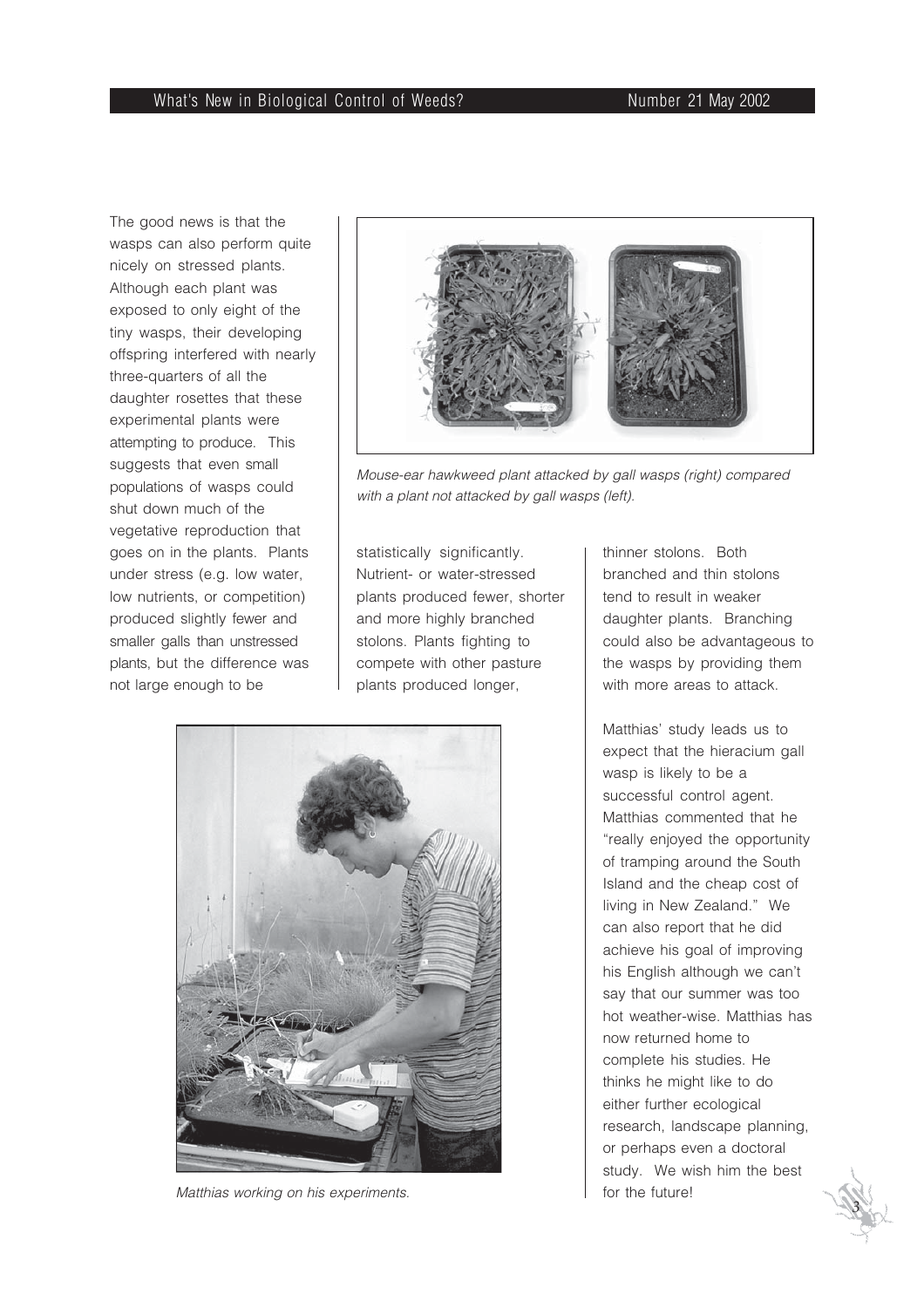## **Hot Gossip**

#### **New contact details**

We have changed our email domain name to make it easier for people to contact us and understand the difference between Landcare Research and other similarly named groups like the New Zealand Landcare Trust and landcare groups. So from now on if you want to send us an email please use the following format: **surname+first initial@landcareresearch.co.nz** (eg. hayesl@landcareresearch.co.nz) and if you want to visit our newly revamped website type in www.landcareresearch.co.nz. The old addresses will continue to work indefinitely until all stocks of printed items such as the pages for "The Biological Control of Weeds Book" have been used up and are ready to be reprinted. Speaking of websites, we are planning to put considerably more information about weeds and biological control methods on our website over the next couple of years.

One of our staff, **Helen Harman** has relocated from Lincoln and is now based at our **Mt Albert Office**, Private Bag 92170, Auckland (Ph 09 815 4200 ext 7167, fax 09 849 7093, email harmanh@landcareresearch.co.nz).

By all accounts the **ragwort** flea beetle (Longitarsus jacobaeae) is getting stuck in to ragwort (Senecio jacobaea) and reducing it to low levels in many areas. However, we have a growing suspicion that the beetle is not able to thrive everywhere. One such

problem area seems to be along the West Coast of the South Island, where it may just be too wet for the beetles to do well. Fortunately there are other ragwort agents out there that we could call on if need be. For example, another similar **flea beetle** (Longitarsus flavicornis), a **plume moth** (Platyptilia isolodactyla), and a **leaf and crown-boring moth** (Cochylis atricapitana) have all been released in Australia and are showing promise. In

Tasmania, both ragwort flea beetles (L. jacobaeae and L.





Ragwort leaf and crown-boring moth

flavicornis) have been released and, although conditions there are quite similar to parts of New Zealand, "our beetle" has been vastly outperformed by the other one. Over the past year we have been working with the **New Zealand** Landcare Trust to encourage the formation of a **community ragwort action group on the West Coast** to champion the cause of bringing in additional ragwort agents. Public meetings were held in April, a group has been formed, and a number of organisations have pledged financial or other assistance to the project (West Coast Regional Council, Westland Conservancy of the Department of Conservation, Federated Farmers, Westland Dairy Company, Timberlands West Coast, and DEXCEL). We are helping this group to submit proposals to AGMARDT's Progressive Farming Grants and MAF's Sustainable Farming Fund, and we will keep you posted on the success of these applications in future issues.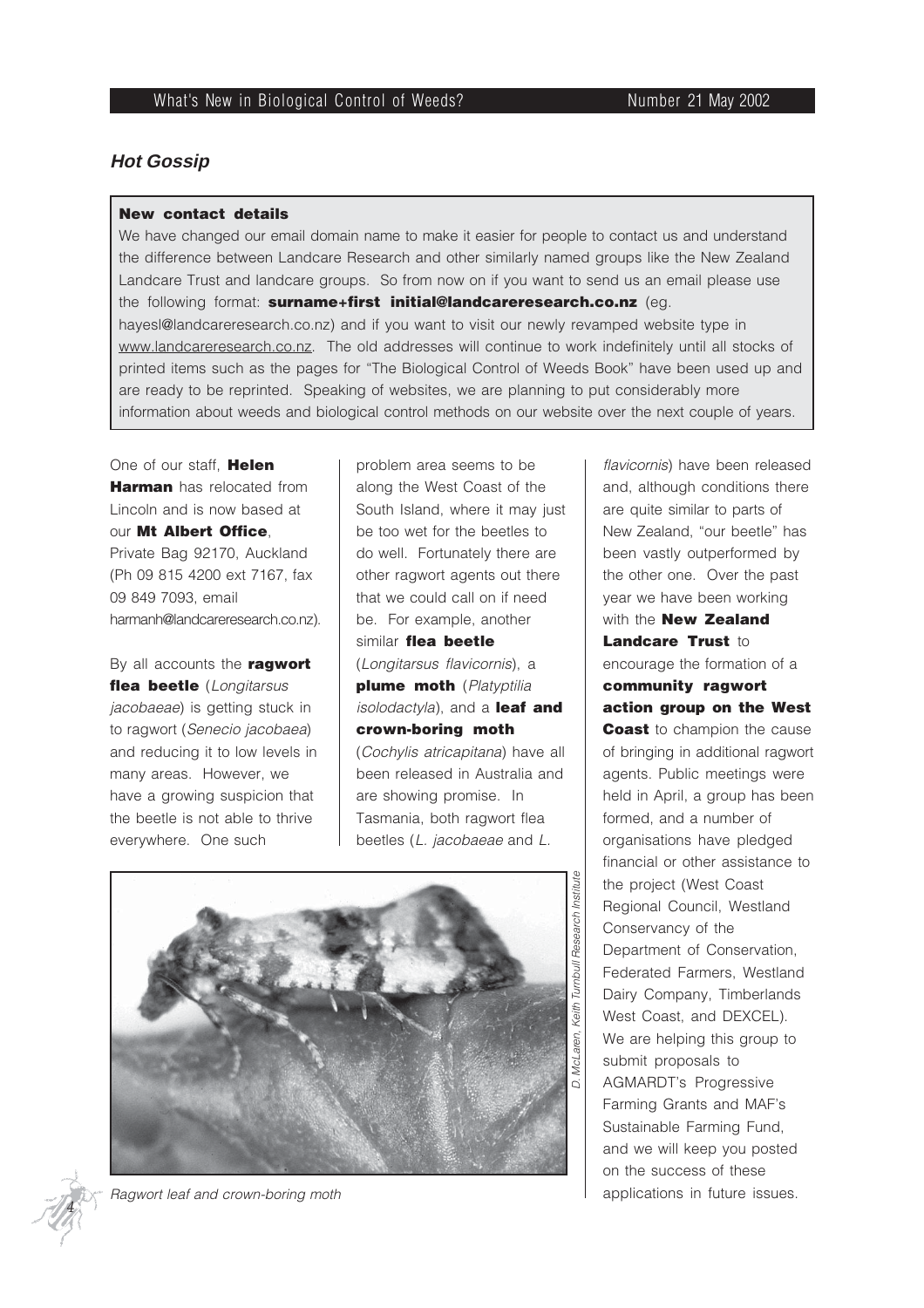**Craig Sixtus** has begun studying the two gorse seed feeders as he works towards a Masters degree at Lincoln University. Craig will be measuring the amount of seed that the **gorse seed weevil** (Exapion ulicis) and the **gorse pod moth**

(Cydia succedana) are destroying at various sites around the South Island where both agents are now well established. The study sites are East Takaka and Wainui Bay (Tasman), McLeans Island (Christchurch), Hinewai (Banks Peninsula), Twizel (South Canterbury), and Wainakarua (North Otago). The results should be extremely useful, as so far we have only measured the impact of both agents at one site near Darfield (where the amount of seed destroyed varied enormously within the site), and will help to build up a much clearer picture of how useful these seed feeders are likely to be. Craig is also going to study aspects of the life history of the gorse pod moth that are not well understood, such as the temperature threshold for egg development and how many larval instars there are, as well as its phenology (i.e. the timing of its life cycle here in New Zealand, how many generations it completes etc.).



The opportunity to take part in another international conference is coming our way. The **8th International Congress of Plant Pathology** is being held in Christchurch 2–7 February 2003. Please note that a workshop on biological control of weeds using pathogens will be held immediately prior to the conference (Saturday 1 February) and a field trip to

5086, Wellington (Ph 04 472 5821).

look at weed issues on Banks Peninsula is being organised for the following day. This will be another great opportunity to rub shoulders with some of the world's leading scientists in this field. For further information about the "Biocontrol of Weeds with Pathogens" workshop check out the website http:// events.lincoln.ac.nz/icpp2003/ workshop.htm.

 *5*

## **Have you found a new weed?** The Department of Conservation (DOC) has recently published two free weed fact sheets for the Wellington Conservancy entitled "Have you seen these plants in the Wellington Conservancy?" and "Have you seen these aquatic plants?". The species included in these fact sheets are not known to occur in the region, and could present a huge problem for native plant and animal communities if they established there. Each fact sheet has photos of the species, and lists some of their characteristics to aid identification. DOC would like people to look out for the species during their travels, and inform them immediately if they think they have found one. This will greatly help DOC to prevent these from plants colonising and stop them before they become a major problem. If you would like a copy of either free fact sheet please contact DOC, Technical Support Team, Wellington Conservancy, P.O. Box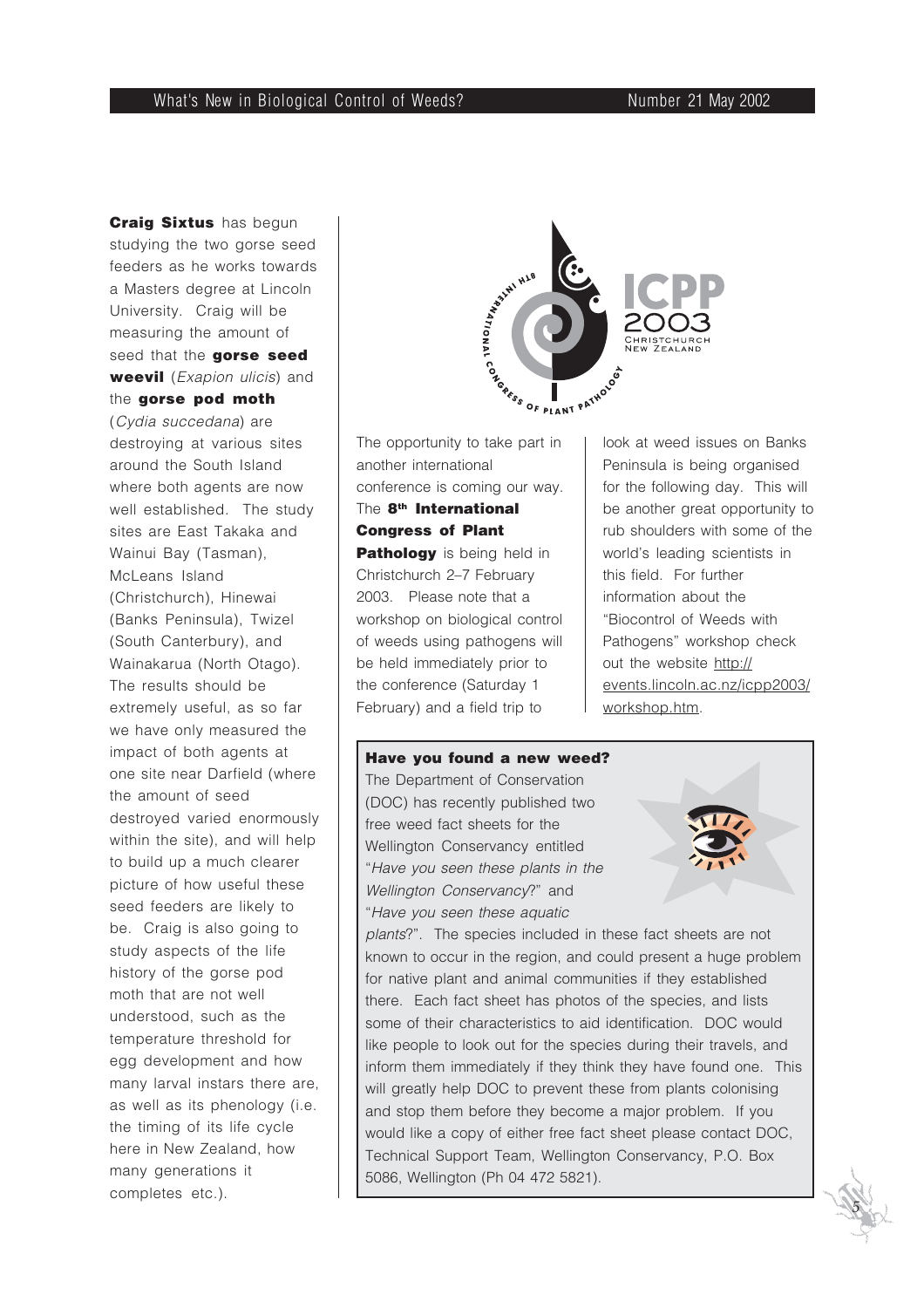#### **Still Searching!**

Californian thistle (Cirsium arvense) is the most common thistle in New Zealand, and so far it has proven to be one of the most difficult biological control targets. Only one of the insects released to attack the plant, the gall fly (Urophora cardui), is showing any promise at all, and it is not yet widely established. On the pathogen side of things, there is still a good chance that a mycoherbicide may become available in future.

Back in 1999 a group of concerned farmers and regional council employees in the Otago/Southland area formed The Californian Thistle Action Group\*. This group has made a concerted effort to rear the gall flies in special cages outdoors to enable widespread releases to be made. However, it has proven to be easier said than done with quite variable results – at the end of the day rearing insects is often not easy! There are also some question marks about whether the gall flies will ever be able to establish widely in New Zealand. Experience has shown that sheep make a beeline for galled plants and particularly seem to enjoy this special added-protein snack—nice maybe for the sheep, but a

disaster for the gall flies! Obviously more agents are urgently needed to add pressure to the plant, and researchers are still working on it.

The native range of Californian thistle is believed to include most of Europe, northern Africa, and large areas of Asia (including Afghanistan, Iran, Pakistan, and eastern China), but this has been difficult to ascertain with any certainty since human migration and agricultural practices have allowed the plant to become a widespread weed throughout most of temperate Europe and Asia. Californian thistle also grows under a wide range of environmental conditions so there are lots of places to look for potential control agents. However, some places have not until recently been (or still aren't) safe or easy to visit so only western Europe has been thoroughly surveyed for potential control agents. Areas of central and western Asia are now being targeted, with central Russia visited in 1999, Uzbekistan in 2000, and Armenia in 2001. André Gassmann, of CABI Bioscience, Switzerland, is leading the team of researchers looking for new agents on our behalf. They are still planning to survey

Siberia, China, Mongolia, and Tibet, as well as revisiting Pakistan and Turkey.

Over the four decades that researchers have been looking, quite an assemblage of insects have been found on Californian thistle, but most have not been sufficiently host specific or damaging enough, or have been just plain too difficult to work with. Specificity is particularly critical for agents intended for areas like North America that have native thistles to contend with, and it is not looking too hopeful that additional acceptable species can be found for that region. Fortunately we do not have any native thistles here in New Zealand and so we have many more options open to us.

#### **Leading contenders**

Experience has also shown that, with its extensive creeping root system, the plant can be quite hard to knock back and is not too troubled by a bit of damage to its leaves. Researchers are now mainly focusing their attention on finding potentially more harmful root and stem feeders that may have the added bonus of allowing

\* The Californian Thistle Action Group gained a 3-year grant from the Agricultural and Marketing Research and Development Trust (AGMARDT) in 1999. The overseas work that they have helped to support has also received funds from The North American Canada Thistle Consortium (including Agriculture and Agri-Food Canada, South Dakota Department of Agriculture and Maryland Department of Agriculture).

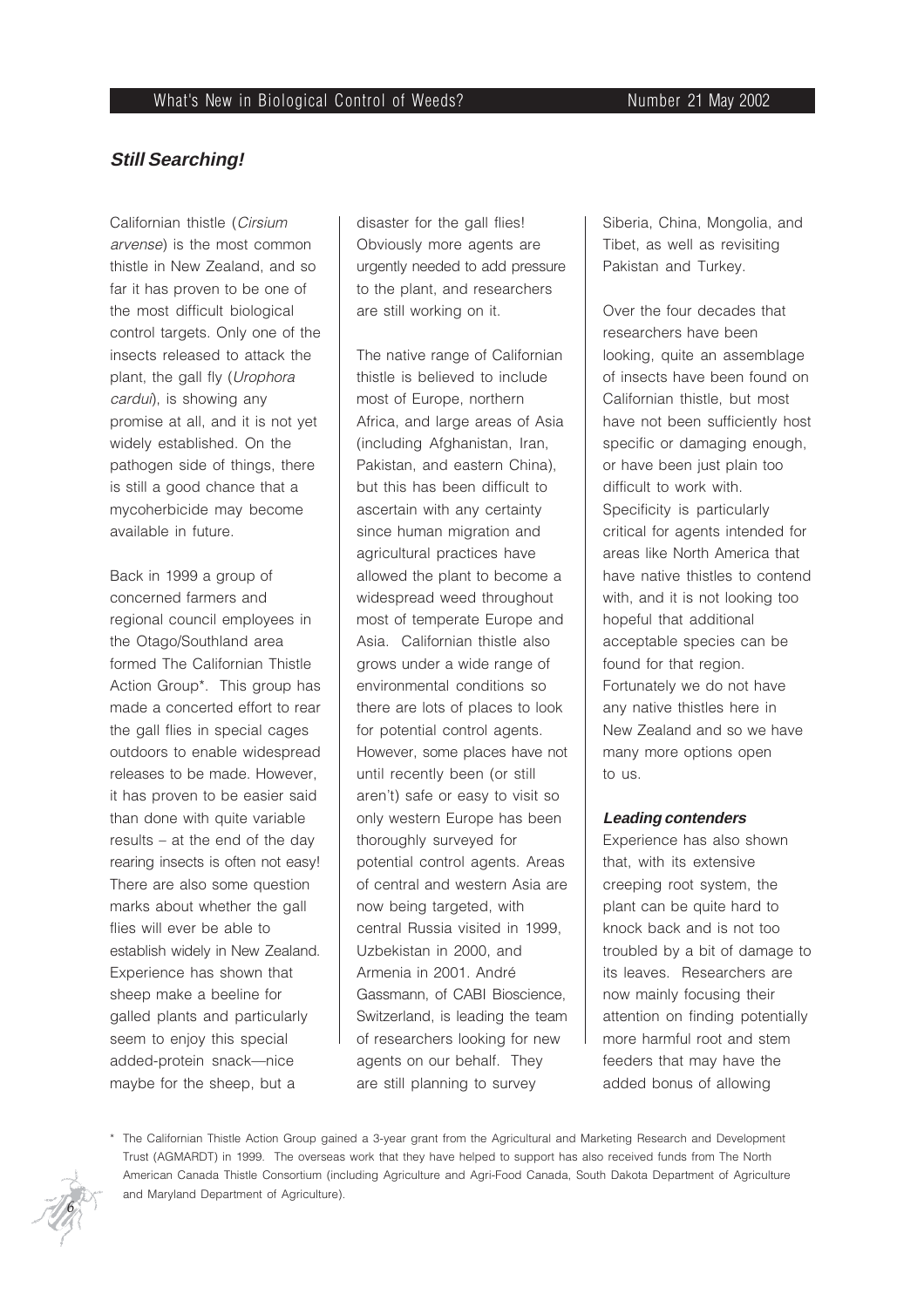## **Table 1. The top five current prospects under consideration for Californian thistle control**

| Aceria anthocoptes<br>Gall-forming mite             | Potentially very specific and damaging. Common in the Balkans and<br>recently found in the USA (Maryland). Need to determine the host range of<br>the mite in the field, and carry out molecular studies to compare mites from<br>Europe with those discovered in the USA.                                                                                                                                                                                          |
|-----------------------------------------------------|---------------------------------------------------------------------------------------------------------------------------------------------------------------------------------------------------------------------------------------------------------------------------------------------------------------------------------------------------------------------------------------------------------------------------------------------------------------------|
| Altica carduorum                                    | Has been released in New Zealand and failed to establish. There may be                                                                                                                                                                                                                                                                                                                                                                                              |
| Foliage-feeding                                     | better strains available in Armenia or Asia (Uzbekistan, China). Need to                                                                                                                                                                                                                                                                                                                                                                                            |
| beetle                                              | collect and import better strains and obtain permission to release.                                                                                                                                                                                                                                                                                                                                                                                                 |
| Apion onopordi                                      | Can vector the fungus, Puccinia punctiformis, but the weevil is uncommon in                                                                                                                                                                                                                                                                                                                                                                                         |
| Root-feeding                                        | the thistle's native range. Need to check if host races exist on different                                                                                                                                                                                                                                                                                                                                                                                          |
| weevil                                              | species of thistles and begin preliminary host range testing.                                                                                                                                                                                                                                                                                                                                                                                                       |
| Cleonus piger<br>Root- and crown-<br>feeding weevil | May contribute to Californian thistle control in some places in Canada. Not<br>originally considered sufficiently host specific for us. However, there may be<br>a more specific strain in Armenia, which has unusual larval behaviour, and is<br>worth more attention. Weevil larvae were found in roots >15 cm below the<br>ground and such deep root-mining has not been described before. Need to<br>clarify taxonomy and begin preliminary host range testing. |
| Luperus nr. altaicus                                | Several chrysomelid beetles have been collected in Armenia, including this                                                                                                                                                                                                                                                                                                                                                                                          |
| Foliage-feeding                                     | locally common and damaging one. Need to clarify taxonomy and begin                                                                                                                                                                                                                                                                                                                                                                                                 |
| beetle                                              | preliminary host range testing.                                                                                                                                                                                                                                                                                                                                                                                                                                     |

naturally occurring pathogens to gain entry to the plant. A shortlist of what are currently believed to be the most promising insects and what needs to happen next is summarised above in Table 1. Negotiations are currently underway regarding what work will be funded in 2002/03.

One agent that featured was amongst the top prospects this time last year has since been ruled out. A root-boring moth (Euhagena palariformis) that was believed to attack Californian thistles in Turkey is no longer thought to be

associated with the plant. Despite digging up plants to examine the roots, researchers found no sign of the moths. Pheromone traps were also used, including in areas where the moth had previously been collected (no Californian thistles could be seen nearby but there were large stands of slender-winged thistles (Carduus pycnocephalus)), but only a small number of moths collected in one trap. Eggs were obtained from two trapped females but the resulting larvae did not survive when placed on Californian thistle. Winged thistle does

not appear to support the moths either so the true host is still a mystery.

## **Fungal forays**

As well as looking for suitable biological control agents with six legs there has been considerable effort both here and overseas to find fungal solutions to the problem. Graeme Bourdôt, of AgResearch (based at Lincoln), has been working for a number of years with a pathogen known as Sclerotinia sclerotiorum. "This fungus has a wide host range and, amongst other things, can make your lettuces to go brown

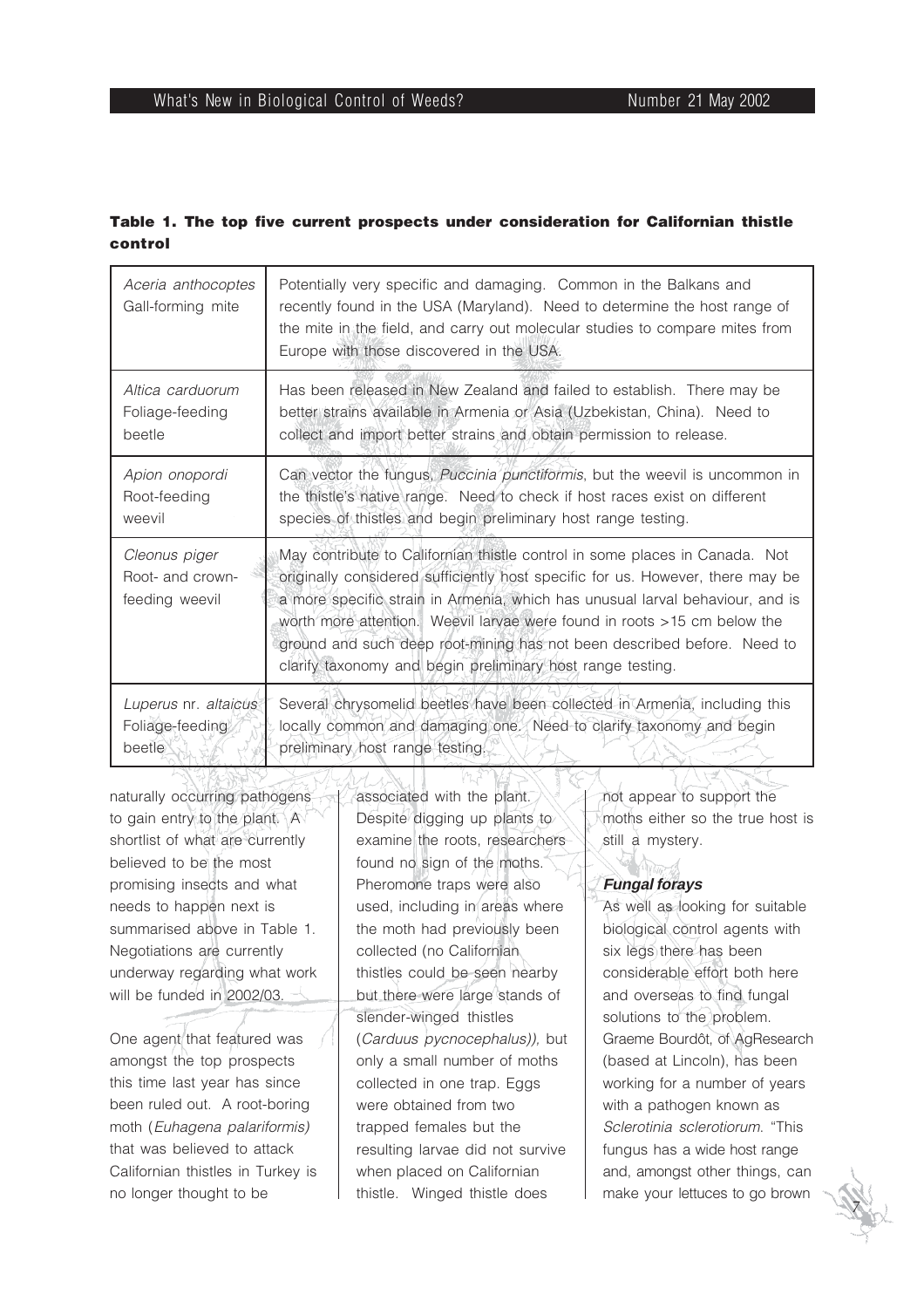#### What's New in Biological Control of Weeds? Number 21 May 2002



Mite (Aceria acanthoptes) damage on Californian thistle.

and slimy," explained Graeme. It can also be extremely damaging to Californian thistles (see picture below), but natural outbreaks in the thistle do not occur very often or over large areas. Because S. sclerotiorum is already here. widespread, and not terribly specific, Graeme has taken the mycoherbicide approach with this pathogen. Initially there were concerns that a mycoherbicide using this active ingredient might cause damage to desirable neighbouring crops, like peas, through dispersal of the spores after the thistle had been killed. "However, trials designed to assess the level of risk showed that normal background levels of spores were achieved within 5 m, and dispersal models indicate that a 60-m safety zone would be adequate," revealed Graeme. Background levels of the resting bodies produced by the fungus (sclerotia) were also achieved in treated areas about

 *8*

3–4 years after application so the withholding period for planting susceptible crops would not be too onerous either.

The greatest challenge has turned out to be not around safety but in developing a suitable formulation – a common problem with mycoherbicides.

Trial formulations applied in the spring have proven to be capable of reducing thistles to low levels, but the results have been erratic. This is believed to be to due to a lack of adequate moisture at times for infection. For this reason Graeme has now turned his immediate attention to using S. sclerotiorum against other weeds that more commonly grow in wetter areas, e.g. ragwort (Senecio jacobaea) and giant buttercup (Ranunculus acris). He is also supervising a PhD study by Brenda Pottinger (Lincoln University) to gain a better understanding of the infection process of this fungus so that improved formulations can be developed. AgResearch scientists are using new "biopolymer" technologies to improve the reliability of biopesticides.



A trial near Lincoln showing in the foreground how well S. sclerotiorum can knock back Californian thistles under good conditions.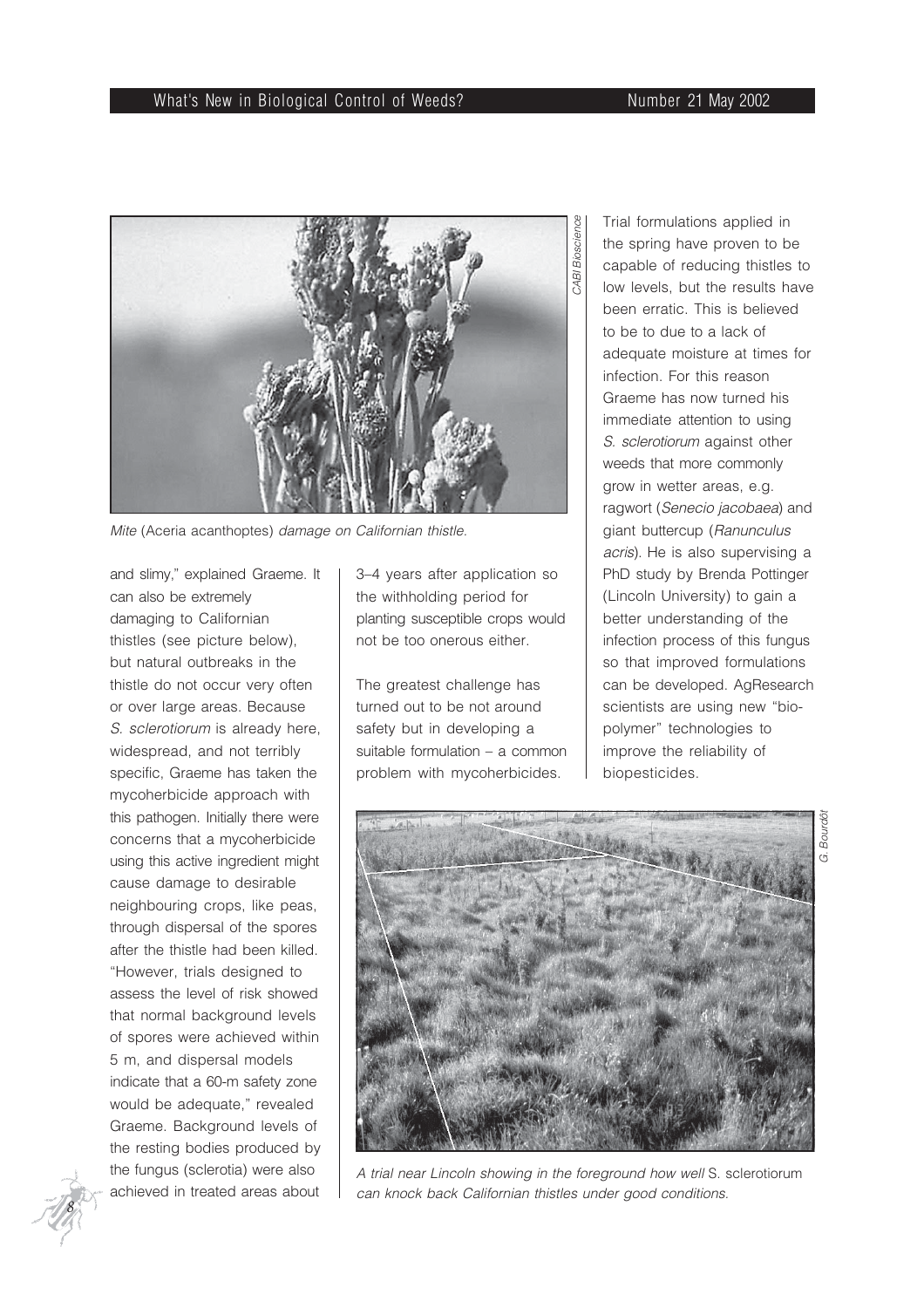Some unusually sickly looking Californian thistles were noticed in the Manawatu in 1999. Adrian Spiers (Idein Technologies Ltd) isolated the pathogen Phoma exigua var. exigua from them. A Phoma sp. had previously been described as a weak leaf spot pathogen on Californian thistle, but the one found in the Manawatu was causing considerable damage and is likely to be a new record. Records of P. exigua damaging thistles (many species may be affected) are now starting to come in from all over the country. Typically plants become chlorotic (yellowlooking) and then turn brown as they die. The symptoms are quite different from the other fungus (Puccinia punctiformis) that you commonly see on Californian thistles. Plants affected with this rust are usually covered in brightly coloured spores (yellow, orange or brown). In light of the new find, Graeme and Nick Waipara (HortResearch) are planning to compare the potential of P. exigua with S. sclerotiorum against Californian thistle. We will keep you posted on the outcome in future issues.

For further information about the pathogen work described above you can contact Graeme by email (graeme.bourdot@agresearch.co.nz) or phone (03) 983-3973.



Young plant infected with P. exigua var. exigua showing marked yellowing.

#### **What is the cost of Californian thistle?**

The Californian Thistle Action Group contracted the Clutha Agricultural Development Board to undertake a survey of farmers in February 2000 to find out how Californian thistle affected them and what it cost them to control the plant. The survey found that the thistle caused problems for farmers finishing lambs (by increasing the likelihood and severity of the viral infection "scabby mouth"), and producing quality hay, winter feed, and grain crops. The farmers estimated that they spent on average \$1,200 a year chemically controlling the plant. Many commented that they were actively trying to reduce chemical usage, but nearly half of respondents said that the cost of chemical control was increasing. Most farmers also mowed and topped their thistles. The survey concluded that the Otago/Southland Region probably spends annually about \$6.6 million on chemicals, \$18 million on mowing and topping, and \$2.4 million on scabby mouth vaccine, which comes to a grand total of \$27 million per year, or about \$4,500 per farm. This seems like a reasonable estimate given that a 1989 survey of farms in the same region by Mitchell and Abernethy\*\* estimated that Californian thistle cost the region, at that time, about \$21 million or about \$3,500 per farm, and a subsequent survey of farmers near Gore yielded a figure of \$3,100 per farm.

<sup>\*\*</sup> Mitchell, R.B.; Abernethy, R.J. 1993: Integrated management of California thistle in pasture. Proceedings of the 46<sup>th</sup> New Zealand Plant Protection Conference. Pp. 278–281.

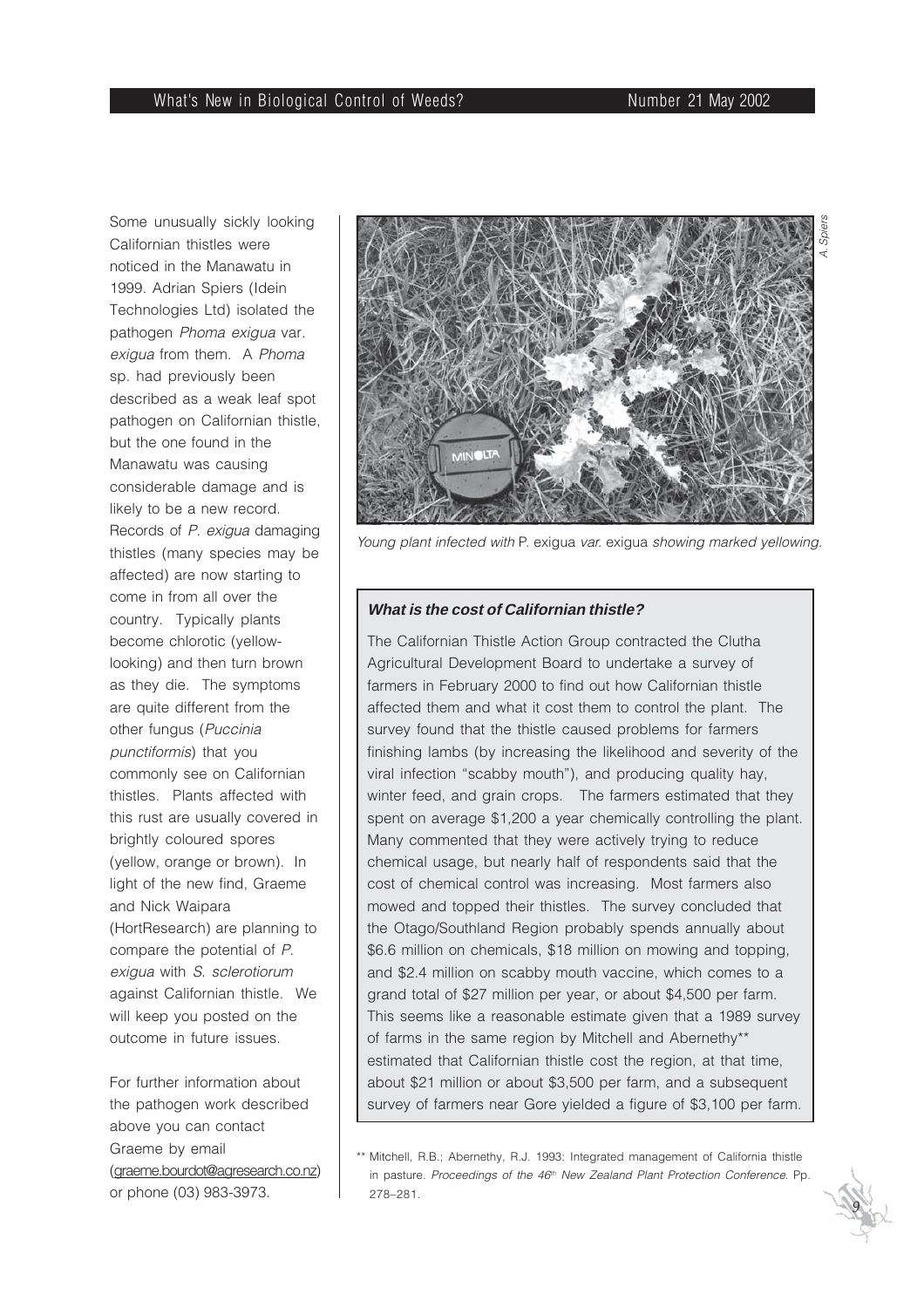#### What's New in Biological Control of Weeds? Number 21 May 2002

#### **Aloha from Hawai'i**



Hugh examining banana passionfruit (P. tarminiana) in Hawai'i.

Hugh Gourlay recently travelled to Hawai'i to help further the cause of biological control of gorse (Ulex europaeus), banana passionfruit (Passiflora spp.), and wild ginger (Hedychium spp.). Before he left, Hugh sent over some New Zealand banana passionfruit plants\*, so they would be ready for him to begin initial testing of the fruitfeeding fly Zapriothrica nr. nudiseta upon his arrival. He also checked on progress with other banana passionfruit agents including the leaf spot fungus (Septoria passiflorae) and the shoot- and flower-feeding moth (Pyrausta perelegans). The fungus is doing well (see "Honey I shrunk the weed", Issue 19) but the moth is struggling, possibly due to heavy parasitism. "We are

hoping to co-fund (with our Hawai'ian colleagues) a survey in South America in 2004 to look for additional new agents and collect colonies of agents that the Hawai'ians have worked on previously and warrant further study," explained Hugh.

Kahili ginger (Hedychium gardnerianum) has also invaded thousands of hectares of Hawai'an forests. Researcher Rob Anderson is developing a bioherbicide for kahili ginger using a bacterium (Ralstonia solanacearum). "I have put the wheels in motion to get Rob out here on an exchange scheme next January," revealed Hugh. There is a lot of interest in whether the technique might be appropriate for use here too, so we need to check that conditions

are likely to be suitable for the bacteria and that our ginger populations are susceptible.

Hugh has been undertaking host range tests for a number of years on various gorse agents for the Tasmanian Institute of Agricultural Research. Lately, he has been testing the gorse soft shoot moth (Agonopterix ulicetella), but lab tests have not clearly demonstrated the safety of this agent. "The gorse soft shoot moth is abundant at a site on the Mauna Loa volcano, so I was able to plant out a couple of the problematic species that I was still a bit unsure about," said Hugh. These plants will later be checked for damage by our gorse colleagues, Patrick Conant and Clyde Hirayama (USDA). The site at Mauna Loa is also home to good numbers of gorse thrips (Sericothrips staphylinus), so Hugh collected some more of the Portuguese strain to boost our rearing colony here. Finally Hugh touched base with a major project on the integrated management of gorse that has just begun at this site (funded by Parker Ranch). Hugh will be involved in this project by testing, and hopefully later establishing, the gorse pod moth (Cydia succedana) in Hawai'i.

\* A recent taxonomic revision now lists four Passiflora spp. under the collective heading of "banana passionfruit" in New Zealand. They are: P. tripartita var. mollisima (was P. mollisima), P. tripartita var. azuayensis (was probably also known as P. mollisima, quite rare), P. tarminiana (was P. mixta) and, P. mixta (was also known as P. mixta, quite rare). Our only native species (P. tetandra) and commercially grown passionfruit (P. edulis) are in different subgenera to the weedy ones.

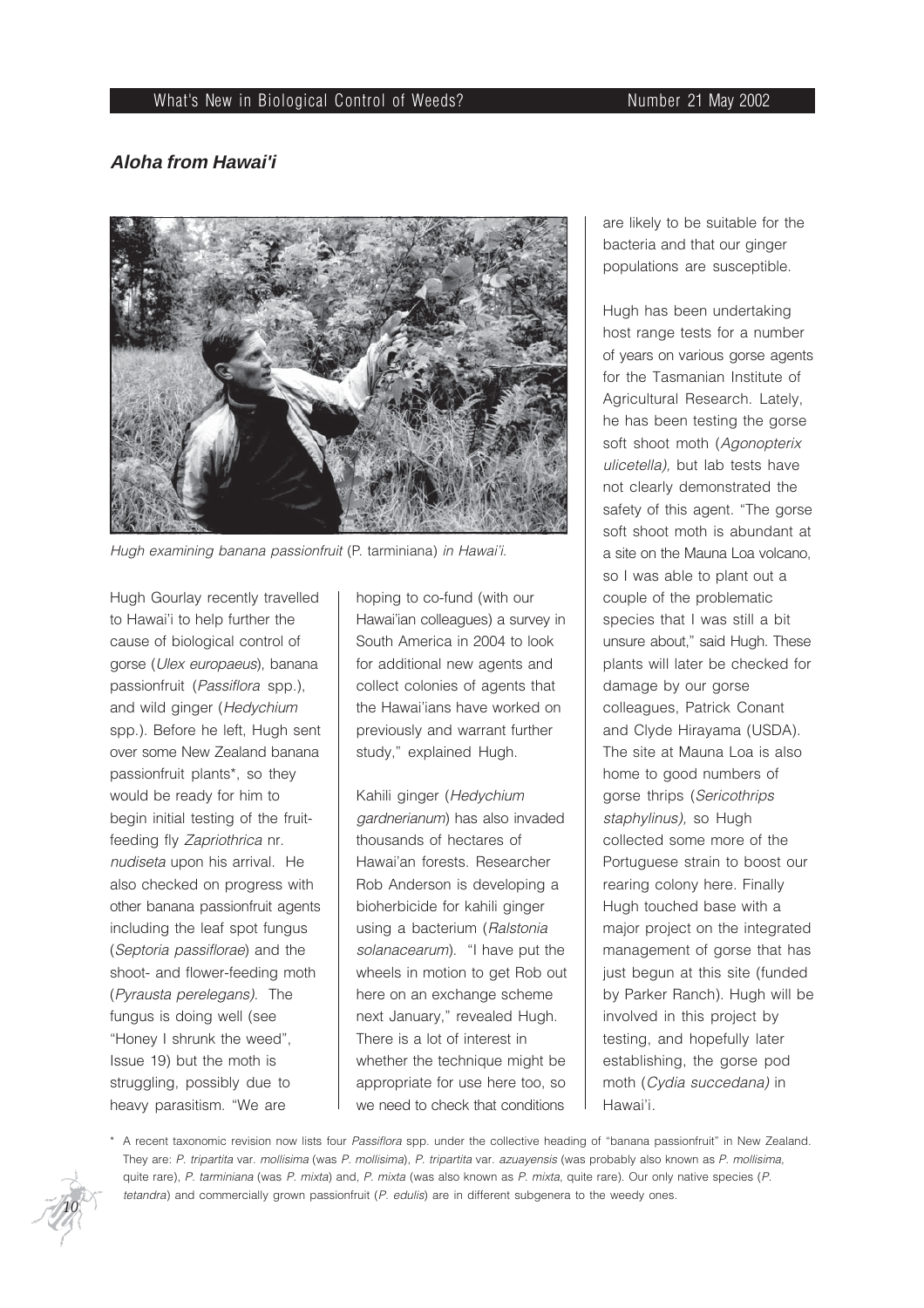## **Winter and Spring Activities**

Winter is the time when many of you will be able to have a bit of a breather on the biological control front as many of our bugs will shut down for the duration. However, winter can be a good time to check nodding thistle crown weevil (Trichosirocalus horridus) release sites. Some weevils lay eggs all year round, but the bulk of them begin to lay in the autumn and the damage to the rosettes becomes more noticeable as the winter progresses. As the grubs feed in the crown, they produce a black waste substance (frass), and the ribs of the surrounding leaves take on a reddish-brown colour at the base. The leaves of damaged rosettes become less prickly and start to look a bit like dandelion leaves. You may see rosettes that look like this at any time of the year, but the damage is usually most obvious later in the winter and in early spring. If you dig a damaged rosette out of the ground and cut it in half with a pocket knife, you should be able to see the white grubs feeding inside. As well as nodding thistles (Carduus nutans) the weevil attacks cotton (Onopordum acanthium), marsh (Cirsium palustre), plumeless (Carduus acanthoides), Scotch (Cirsium vulgare), slender-winged (Carduus pycnocephalus) and winged (Carduus tenuiflorus)

thistles, so look out for damage to these plants too. Crown weevils can also usually be harvested and shifted around as late as June.

We suggest that you use the off-season to make plans for the coming spring, and get up to date on the paperwork. If you have any outstanding release or recovery forms, then please send them in without delay so we can ensure our nationwide databases remain as up to date as possible. Also start thinking about suitable release sites for any new agents that you may be receiving from us next season, and planning harvesting operations and field days for things like broom seed beetles (Bruchidius villosus), broom psyllids (Arytainilla

spartiophila), gorse pod moths (Cydia succedana), and gorse thrips (Sericothrips staphylinus). Spring is also the best time to check mist flower fungus (Entyloma ageratinae) and gorse colonial hard shoot moth (Pempelia genistella) release sites. The colonial hard shoot moth caterpillars remain tiny throughout the winter and put on a growth spurt in the spring as they forage on young buds, shoot and flowers. Look out for the communal webs (which can get up to 20 cm across) with green-and-brown striped caterpillars inside. The caterpillars' feeding damage and balls of frass should also be quite obvious and help you to distinguish these webs from spider webs.



Typical gorse colonial hard shoot moth web, note caterpillars, webbing and frass (at bottom).